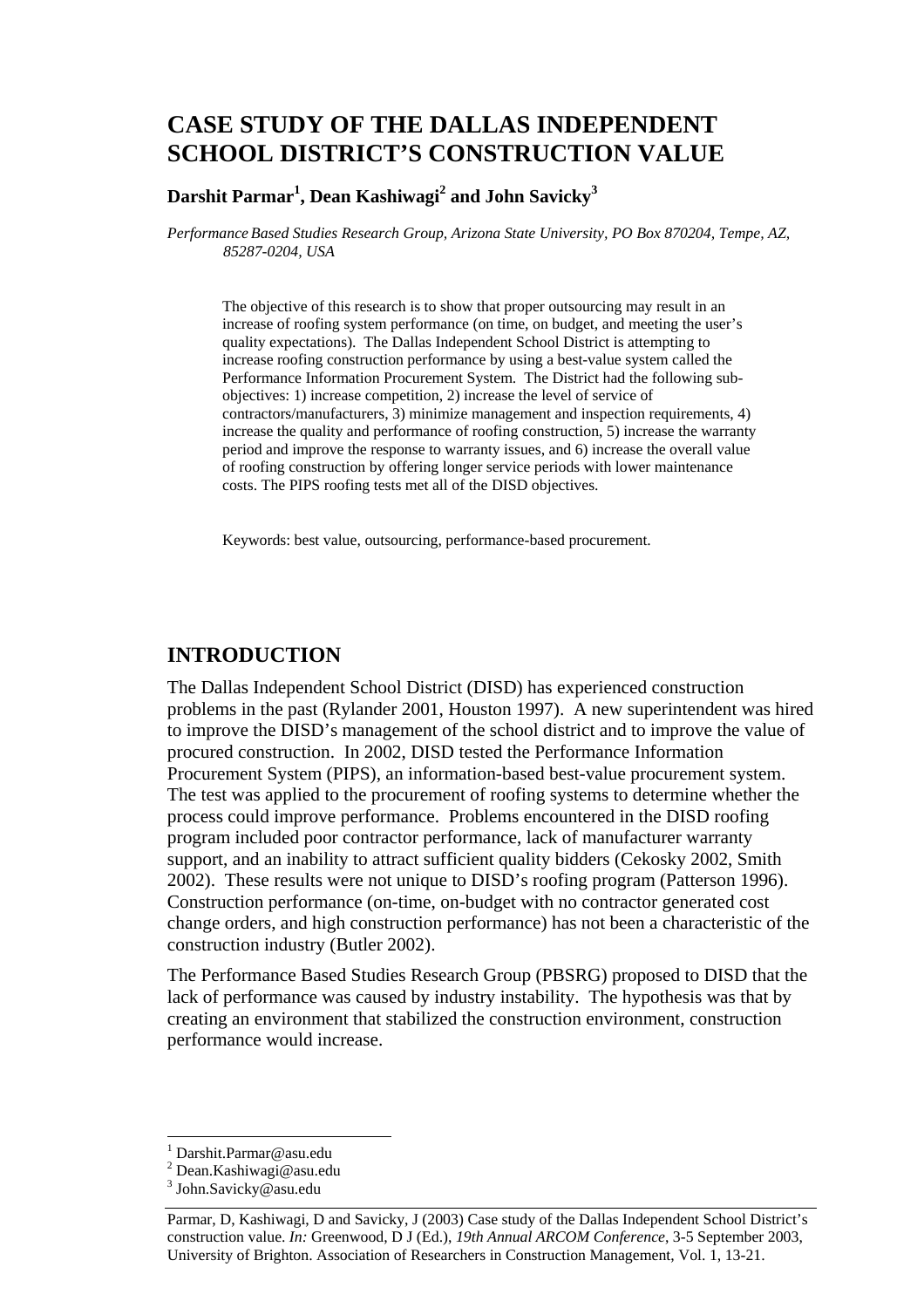# **CONSTRUCTION INDUSTRY STABILITY**

The construction industry structural model (CIS) (Figure 1) (Kashiwagi 2002) identifies the differences between information-based outsourcing processes and the low-bid award (design-bid-build) process.



Figure 1: Construction Industry Stability

In Quadrant I, the designer attempts to deliver construction as a commodity, using minimum requirements to describe the commodity. The designer controls the process by selecting materials and means and methods. The result of making a subjective decision based on limited personal experience is the minimization of competition. The designer decides who and what systems meet the minimum design requirements. The project is commonly awarded to the lowest bidder, and the designer controls the construction performance through management and inspection. There are several problems with this philosophy. First, the project is awarded to the lowest cost proposal, sending a message to the contractors that the contractor with the lowest possible price and acceptable quality is awarded the project. This motivates contractors to shift their current level of performance to the lowest possible level while still meeting the minimum requirements (Figure 2). Secondly, since the contractor's goal is to make a profit, the contractor is motivated to lower their quality (quality costs money), creating an adversarial relationship between the contractor and the owner (Figure 3).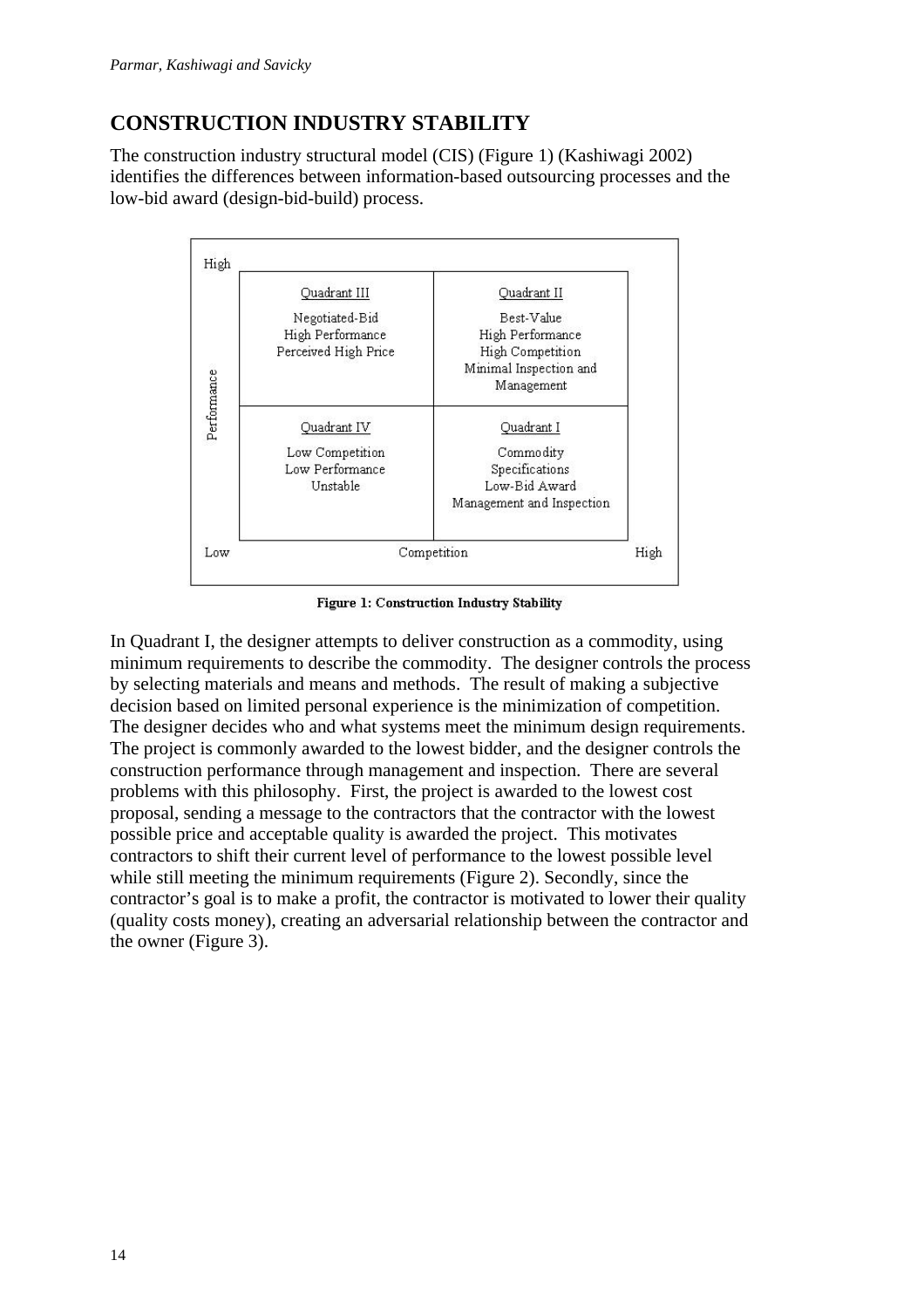

Figure 2: Impact of Minimum Standards on Performance



Figure 3: Owners vs. Contractors: Difference in Objectives

The owner has not been able to achieve high performance in the low-bid environment (Figure 1, Quadrant I). Quadrant II (Figure 1) is a high competition, high performance environment. This is the best-value quadrant in which users consider both performance and price (optimal price for performance). The best-value quadrant differs from the other quadrants because the owner:

- 1. Compares price and performance to identify value.
- 2. Uses performance information.
- 3. Maximizes competition by minimizing minimum standards and subjective decision-making.
- 4. Allows the contractor to accept and minimize risk. This shifts the risk to the contractor and minimizes the owner's need to trust the contractor.
- 5. Minimizes the need to manage and control the contractor.
- 6. Allows the performing contractor to control the construction project.
- 7. Forces continuous improvement by continually recording and using tracking the contractor's performance.

### **PERFORMANCE INFORMATION PROCUREMENT SYSTEM (PIPS)**

PIPS was designed in 1991 and first tested in 1994 (Kashiwagi 1997). Since then, this information-based procurement system has been tested 350 times on \$170M of construction. Once the request for proposal has been developed, the PIPS process involves the following five major steps: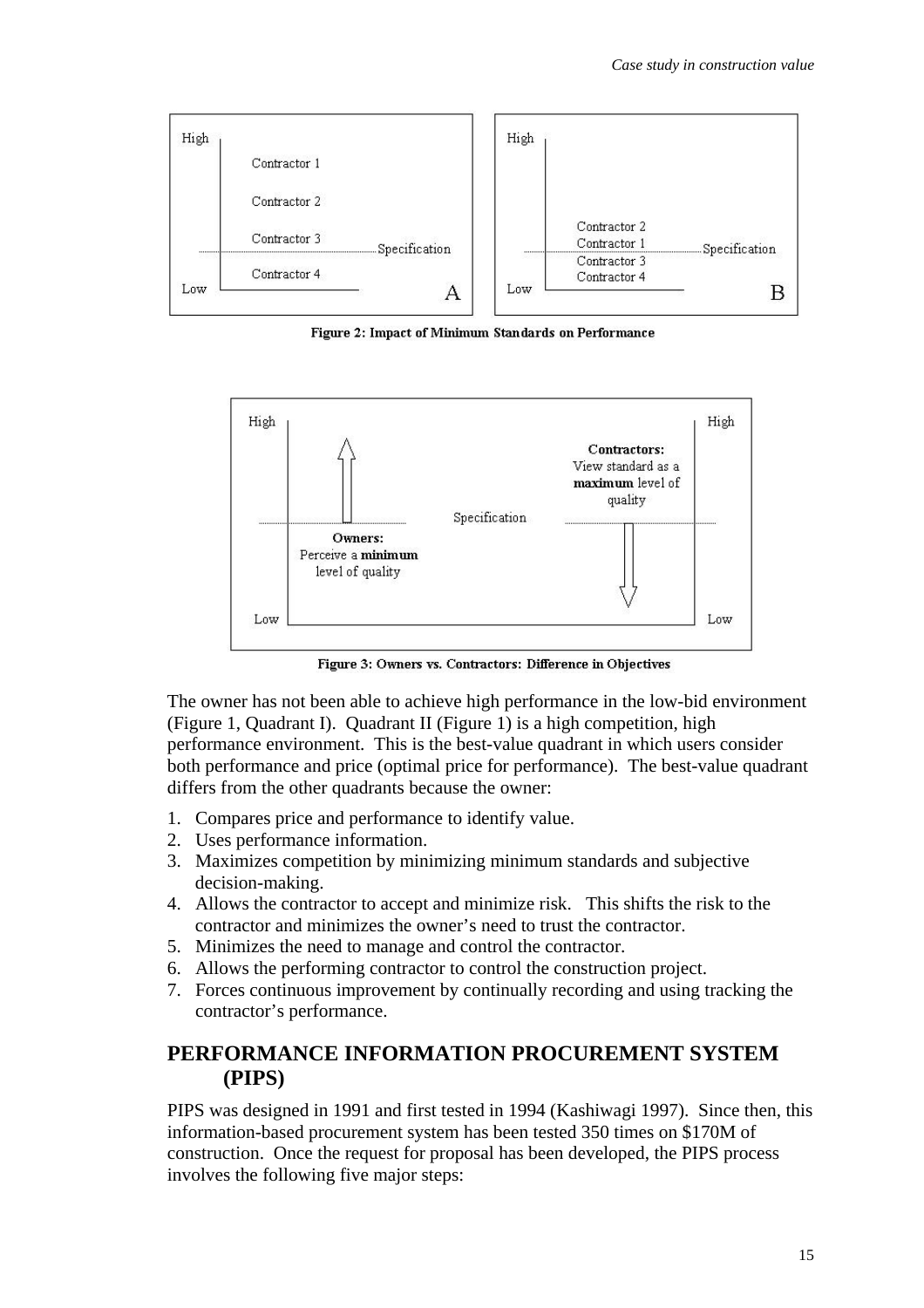- 1. Past performance is collected on the contractors and manufacturers.
- 2. Contractors identify and minimize the owner's risk in terms of funding, time, and quality.
- 3. Bidders are prioritized using an artificial intelligence processor that considers price and performance.
- 4. The best-valued contractor clarifies all construction issues, minimizes all identified risks, and coordinates the project during a pre-award period.
- 5. A post project rating is used to evaluate the contractor's performance once the project is completed.

## **OBJECTIVES OF IMPLEMENTING PIPS**

DISD moved from a Quadrant I to Quadrant II environment by implementing PIPS. Hypothetically, this move would create higher performance, more competition, and better value. DISD set the following objectives to validate this hypothesis:

- 1. Increase contractor and manufacturer participation.
- 2. Complete the projects on time and within budget, without generating any contractor change orders.
- 3. Minimize the DISD's required roof maintenance.
- 4. Shift the risk of non-performance from DISD to the roofing contractors.
- 5. Provide longer and/or better warranties.
- 6. Provide justified documentation on using best-value procurement to select a contractor and a system.

## **IMPLEMENTATION**

DISD implemented PIPS on nine different roofing projects. The scope of the work involved re-roofing nine school buildings. The following challenges were identified in the implementation:

- 1. The procurement officer had difficulty understanding the Quadrant II environment.
- 2. To implement PIPS, DISD's legal procurement requirements forced the modification from a one-step to a two-step (prequalification and final selection) process.

The first phase included:

- 1. Collection of past performance information for contractors and manufacturers. Both were requested to submit a maximum of 40 references. Performance data was collected from these references. This included customer satisfaction questions rating the contractor's level of honesty, ability to waterproof, overall performance ratings, roof service periods, and the status of roof leaks.
- 2. DISD inspected approximately 20% of the roofs used as references. Physical characteristics, which showed performance on criteria such as the number of roof penetrations, ponded areas, and deteriorated areas, were annotated and used in the prioritization.
- 3. The contractors submitted a prequalification package that included the legal requirements of DISD, a management plan that identified and minimized risk, a roof warranty, and a proposed construction schedule.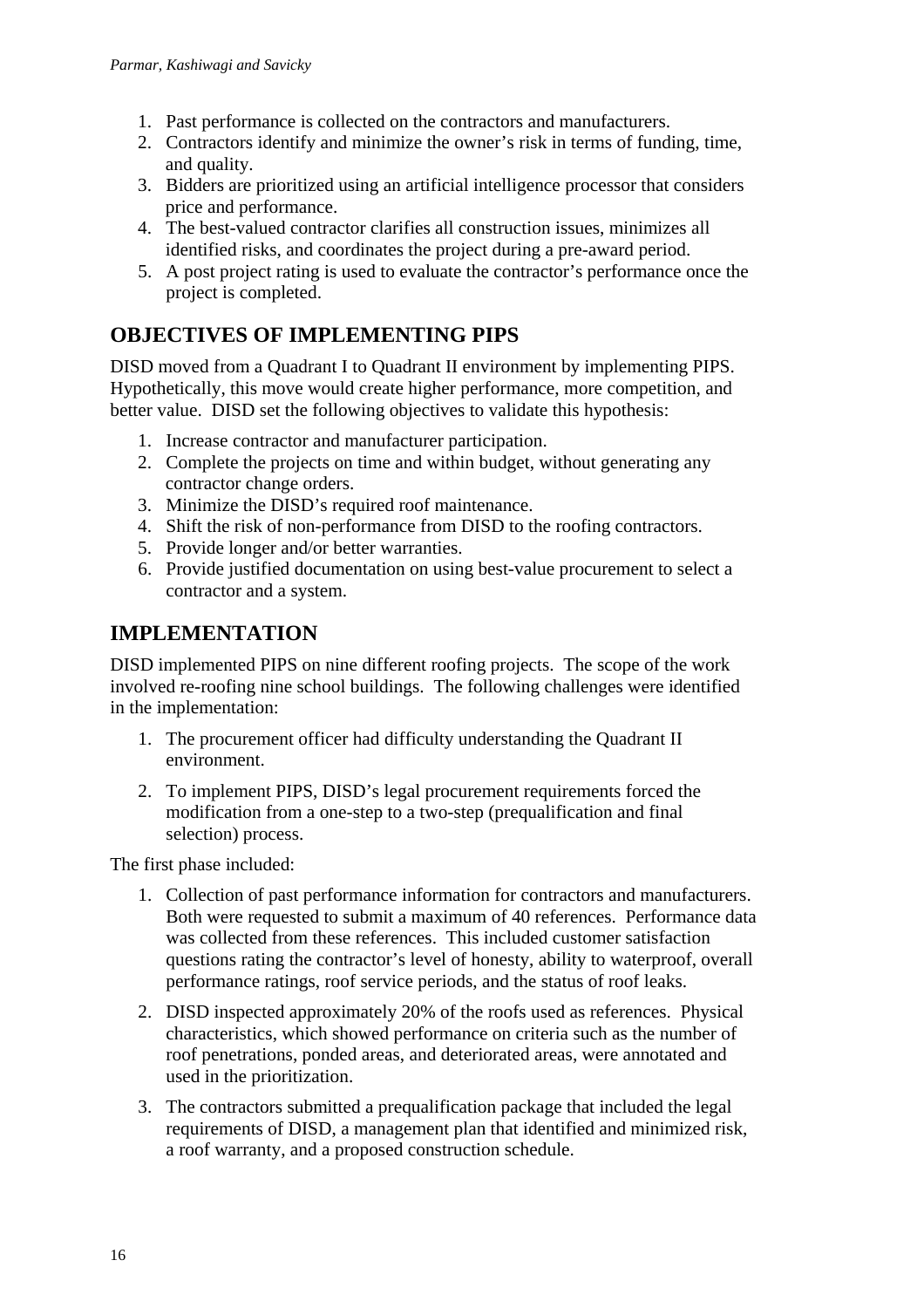- 4. The management plan was rated using a relative rating of 1 to 10, 10 being the best.
- 5. The artificial intelligence model (DIM) (Zeleny 1984) was used to prioritize the contractors based on performance, which included past performance and the ability to minimize risk.
- 6. The top five contractors moved into the second phase.

The second phase included the following steps:

- 1. Contractors were asked to provide additional details on their proposals and submit a comprehensive management plan that included a cost estimate. They were also asked to submit Minority, Women, Business Enterprise (MWBE) documentation.
- 2. The contractors were prioritized by the model based on a performance-to-price ratio of 50%/50%. The performance factor included:
	- a. Contractor past performance (33%).
	- b. Manufacturer past performance (33%).
	- c. First phase management plan rating, second phase management plan rating, and MWBE rating (11%).
	- d. Warranty value (11%).
	- e. Construction time (11%).
	- f. The selection of the best value was made based on risk minimization rules.
- 3. The contractors were brought in to clarify any construction problems and accept the project.
- 4. The award was made, construction completed, and the contractors were rated.

DISD further minimized the risk of nonperformance by instituting the following rules:

- 1. The DISD limited the number of roofs a contractor could receive to 33% of the roofs (by roof area). This ensured that one contractor would not get a majority of the roofs (DISD concerns: if a contractor is awarded the majority of the projects and the possibility of the same contractor unable to finish the work in a timely manner).
- 2. DISD limited the number of roofs a system could be award to (DISD choose not to award a system more than 66% of the total roof area). This would deliver at least two performing roof systems to DISD, allowing them to compare the value of having different roof systems.
- 3. The roofs were awarded if one of the top three contractors was within budget and met the above requirements.
- 4. DISD held the right to modify the policies in the best interest of DISD.

## **RESULTS AND ANALYSIS**

PIPS' immediate impact was contractor service on existing DISD roof problems (Smith 2002). Applying performance information resulted in roofing contractors and manufacturers servicing previous roof installations for DISD, which had been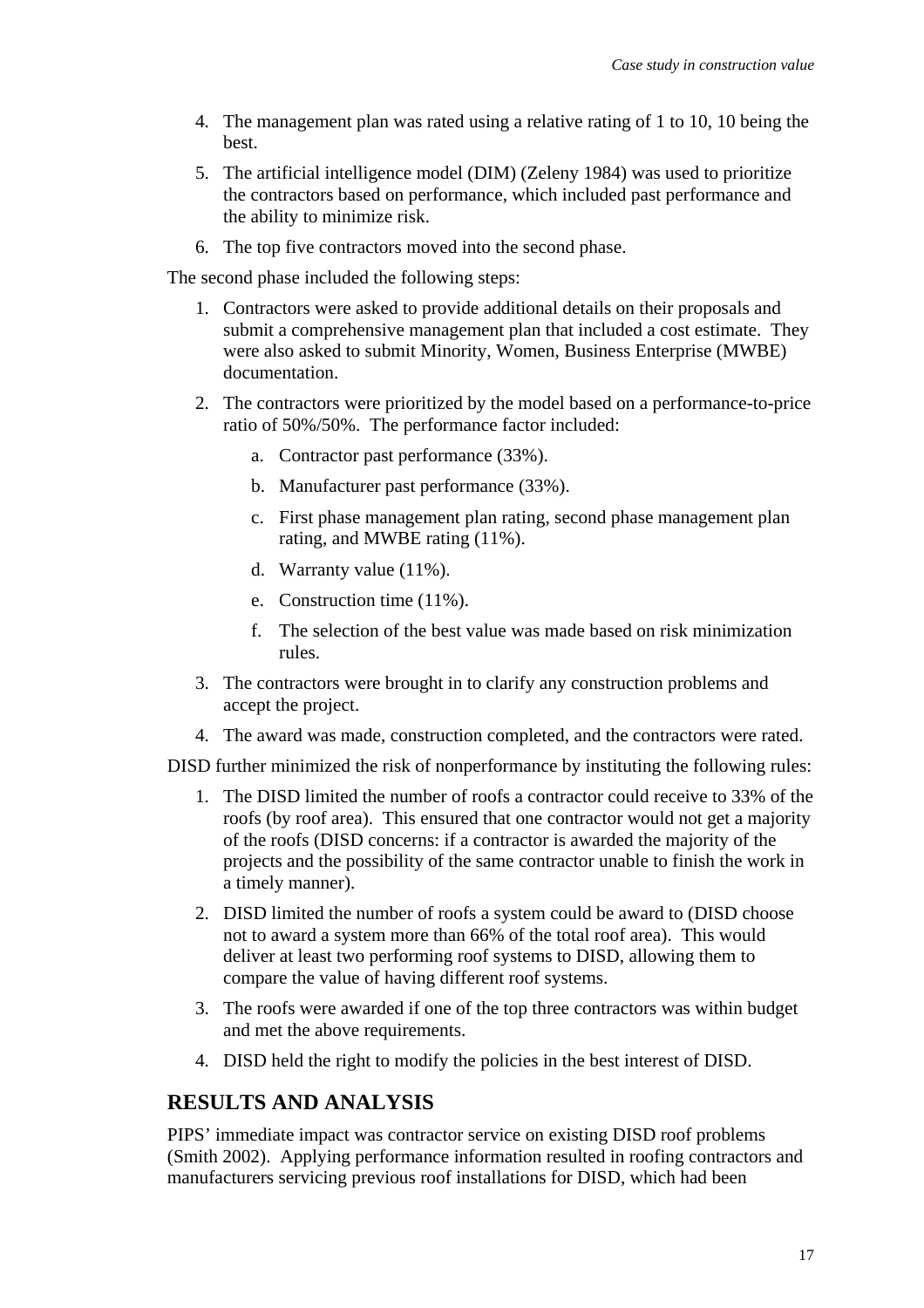requested by DISD but ignored by the roofing manufacturers. The DISD maintenance supervisor noted that all contractors wanted to fix existing roofing problems. The use of performance information increased the level of service even before the project roofs were bid. This result corresponds to the results in the State of Hawaii and demonstrates that when performance information is applied, contractors respond, sometimes beyond the interpreted legal requirements of the warranty. Contractors and manufacturers realize that their past performance was going to have an impact on their capability to acquire future projects. The PIPS process increased the level of competition by attracting more manufacturers and contractors and by minimizing minimum standards. The PIPS process attracted eleven manufacturers (an increase from three in the low-bid process) and twenty-one contractors (an increase from the three that usually bid). DISD had only one minimum requirement: the systems had to be the type that DISD could maintain (a built-up roof (BUR), modified bitumen (MB), or a sprayed polyurethane foam (SPF) system). There were no other minimum requirements (previously, BUR was the only specified system). The first phase (prequalification phase) considered the past performance of contractors and manufacturers and their ability to identify and minimize risk. The process pre-qualified six contractors from the combined group of thirty-two (three installing SPF and three installing BUR). Although the companies were allowed to submit a maximum of 40 references, the number of references submitted was only ten of their best jobs. The selection of only their best references supported and demonstrated their potential performance. However, twenty-two percent of the vendors submitted references that were unsatisfied. One manufacturer did not receive any of their requested references, penalizing the contractors working with that manufacturer. These preliminary results reinforce the following:

- 1. Contractors and manufacturers are not identifying their roof performance.
- 2. Contractors and manufacturers are not inspecting their previously installed roof systems or keeping in touch with the roof owners.
- 3. Performance, such as proven service periods, non-leaking roofs, and ease of maintenance, is not a requirement in procuring a roof in the design-bid-build arena.

Table 1 illustrates the award results of the DISD best-value implementation based on value and the additional risk minimization policies. For instance, the results indicate that Contractor 17 received the award for the Edison project (first roof), which was a very large roof. Contractor 17 is also the top rated contractor associated with the Carver project (second roof). However, Contractor 17 cannot receive more than 33% of the total roof area according to the award rules. Therefore, Contractor 10, the next highest prioritized contractor, received the project.

Further observations indicate that Contractor 6 (two roofs) and Contractor 27 (one roof) were new bidders to DISD due to the performance-based concepts that DISD was using. Both roofers could not compete in the low-bid environment, substantiating that the process resulted in a higher profit margin for these contractors; otherwise, they would not have participated.

Contractor 17, a long-time contractor who some perceived as a low bidding contractor, received two awards, including the largest roof. Contractor 17 had been known as a low performing contractor who did not work in the best interest of the owner. However, under the PIPS environment, Contractor 17 impressed the DISD personnel with their cooperation and high performance. This identifies that the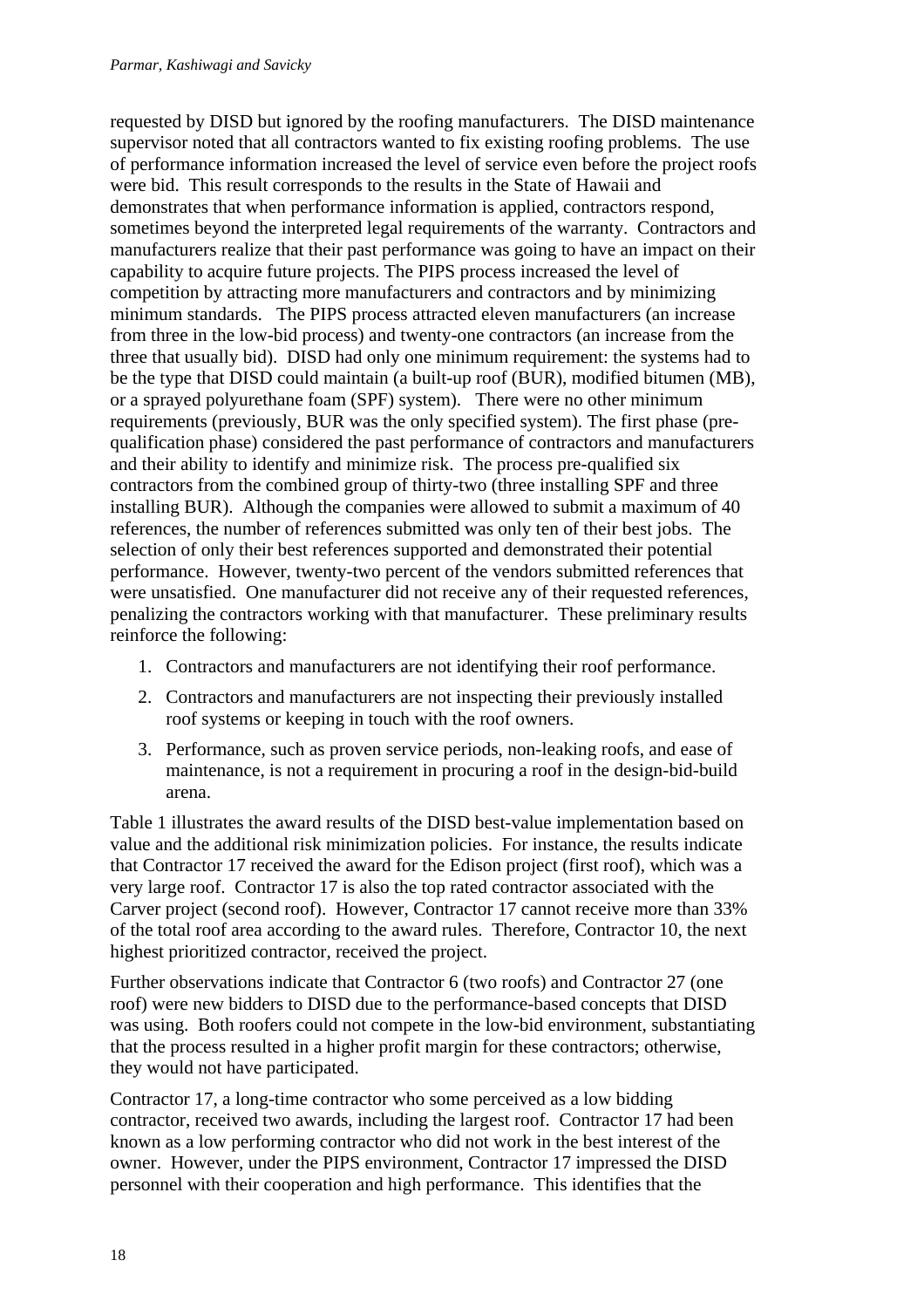| <b>School</b><br>2 <sub>nd</sub><br>3rd<br>4th<br>1st                                            | 5th<br>6th<br><b>Budget</b>                |
|--------------------------------------------------------------------------------------------------|--------------------------------------------|
| CONT <sub>10</sub><br>CONT <sub>27</sub><br><b>CONT17</b><br>CONT <sub>30</sub><br><b>Edison</b> | CONT <sub>32</sub>                         |
| 875,818<br>\$1,084,712<br>\$1,133,200<br>\$1,017,998<br>\$.                                      | \$1,835,664<br>\$1,153,634                 |
| <b>CONT 10</b><br>CONT <sub>17</sub><br>CONT <sub>27</sub><br>CONT <sub>30</sub>                 | CONT <sub>32</sub><br>CONT <sub>29</sub>   |
| <b>Carver</b><br>\$428,540<br>541,300<br>545,820<br>474,418<br>\$<br>S.<br>S.                    | \$<br>548,347<br>461,415<br>\$.<br>560,000 |
| <b>CONT 27</b><br><b>CONT 30</b><br><b>CONT17</b><br>CONT <sub>10</sub>                          | CONT <sub>32</sub>                         |
| <b>Madison</b><br>575,799<br>703,571<br>589,300<br>\$<br>673,276<br>\$.<br>\$<br>\$<br>\$.       | \$<br>936,517<br>587,336                   |
| CONT <sub>6</sub><br>CONT <sub>10</sub><br><b>CONT17</b><br>CONT <sub>27</sub>                   | CONT <sub>30</sub><br>CONT <sub>32</sub>   |
| <b>Johnston</b><br>\$<br>447,000<br>509,719<br>654,378<br>635,000<br>\$<br>\$<br>\$<br>\$.       | 580,846<br>790,663<br>\$<br>716,928<br>S.  |
| <b>CONT 10</b><br>CONT <sub>17</sub><br>CONT <sub>6</sub><br>CONT <sub>30</sub>                  | CONT <sub>32</sub><br>CONT <sub>27</sub>   |
| <b>Donald</b><br>187,054<br>155,694<br>178,000<br>\$<br>186,498<br>\$.<br>\$<br>\$<br>\$.        | 244,700<br>281,746<br>\$<br>175,576<br>\$. |
| CONT <sub>10</sub><br>CONT <sub>30</sub><br><b>CONT17</b><br>CONT <sub>27</sub>                  | CONT <sub>32</sub>                         |
| Long<br>425,281<br>529,801<br>501,500<br>512,752<br>\$.<br>\$<br>\$.<br>S<br>\$                  | 875,750<br>\$<br>437,080                   |
| <b>CONT 10</b><br>CONT <sub>17</sub><br>CONT <sub>6</sub><br>CONT <sub>30</sub>                  | CONT <sub>32</sub><br>CONT <sub>27</sub>   |
| Foster<br>352,770<br>328,086<br>368,500<br>\$.<br>\$<br>\$.<br>388,502<br>\$.                    | 595,900<br>\$<br>\$.<br>608,617<br>434,444 |
| <b>CONT 10</b><br>CONT <sub>17</sub><br>CONT <sub>6</sub><br>CONT <sub>30</sub>                  | CONT <sub>27</sub>                         |
| Auburn<br>406,531<br>365,981<br>533,000<br>420,989<br>\$.<br>\$.<br>\$.<br>S                     | 487,700<br>\$<br>434,120                   |
| CONT <sub>10</sub><br>CONT <sub>17</sub><br>CONT <sub>6</sub><br><b>CONT 27</b>                  | CONT <sub>30</sub><br>CONT <sub>32</sub>   |
| <b>Macon</b><br>295,739<br>334,200<br>366,445<br>\$.<br>\$<br>397,600<br>\$.<br>S                | 353,588<br>373,174<br>\$<br>336,892<br>S   |

**Table 1: Award Results of the DISD Best-Value Implementation**

*\*Shaded cells represent awarded contractor.*

previous construction environment, and not the contractor, could have been the major reason for nonperformance. This validates the hypothesis of the Construction Industry Structure model (Figure 1).

Contractors 30, 32, and 29 did not receive any awards. These awards show that different contractors proposed different solutions for each roof, and price was not always the determining factor. Different systems with different material costs competed against each other, forcing the awarded solution to be the highest value offered for each system. In other words, contractors with a specific roofing system had to compete against each other and then with the best of the contractors installing the other roofing systems. The results yielded:

- 1. Comparable price: DISD awarded all roofs for 15% under budget (based upon previous low-bid awards).
- 2. High quality solutions were proposed, which were supported by past performance. All bids included the treatment of the roof as well as the treatment of surrounding fascia, parapets, walls, penetrations, and windows (unless directed by DISD to disregard). All bids also included waterproofing the buildings, which entailed coordination with the schools and minimizing any problems that occurred during the reroofing.

During the roofing construction, the project engineer, roofing consultant, and roofing maintenance manager recognized the following:

- 1. Roofing contractors met with unknown, hidden conditions. In most cases, they took care of the problem without additional costs. This included wall and insulation repairs, installation of new expansion joints and new flashing, painting, removal of hardened tar, and the cleanup of water that penetrated the building for one reason or another.
- 2. Contractors implemented roofing solutions, not previously seen on DISD projects, including flashings, parapet treatments, and penetration treatments.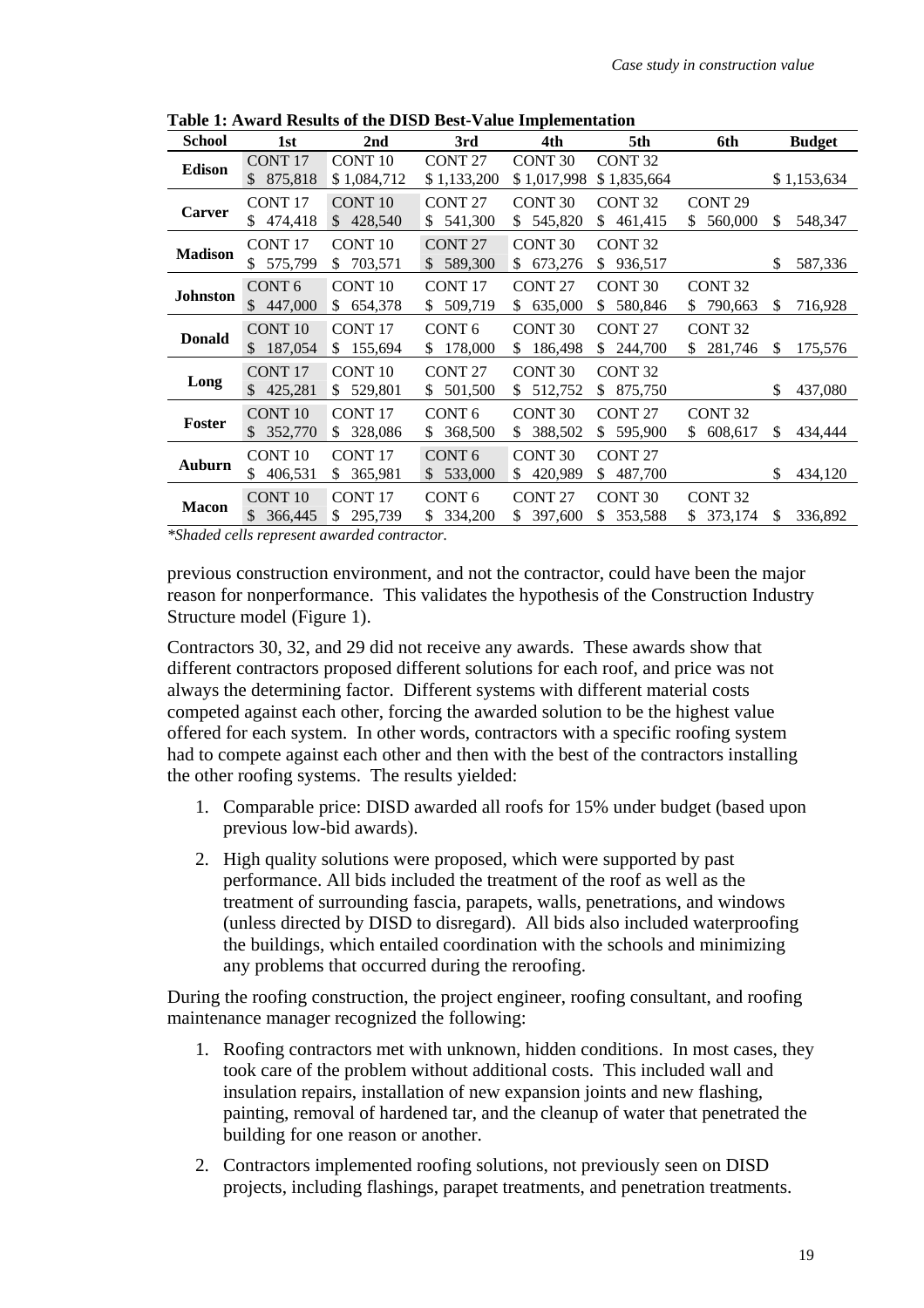| No. | Contractor    | Original | Updated | % Increase |
|-----|---------------|----------|---------|------------|
|     | Contractor 17 | 9.02     | 8.95    | $-0.8\%$   |
|     | Contractor 10 | 9.82     | 9.75    | $-0.8\%$   |
|     | Contractor 6  | 8.79     | 9.32    | 6.0%       |
|     | Contractor 27 | 9.36     | 9.41    | $0.6\%$    |

**Table 2:** Comparison of Best Past Performance Ratings

3. Contractors who had performed under the low-bid process were much more cooperative and perceptive to details and provided quality work not commonly received under the low-bid system.

The post project ratings were very similar to their previous past performance ratings (Table 2). This may indicate that the past performance ratings are a good predictor of future performance and may also indicate that the contractors sent their best crews to these jobs.

After the completion of the roofing projects, the project manager and maintenance manager provided feedback on the traditional design-bid-build process as compared with PIPS. Their feedback generated the following comparisons between PIPS and the low-bid processes:

- 1. PIPS results rated 10 while the low-bid process rated 1 (10 being highest).
- 2. Both the project manager and the maintenance manager preferred the PIPS system.
- 3. PIPS rated 9 for motivating high performance, and design-bid-build rated 1 (10 being highest).
- 4. PIPS rated 9 for minimizing management and inspection.
- 5. PIPS reduced management and inspection by an estimated 72.5%.
- 6. PIPS rated 8.5 for encouraging the contractor to act in the best interest of the owner and to minimize punch list items.

## **CONCLUSIONS**

DISD met all seven objectives set forth in the test. Competition between manufacturers and contractors increased. All of the projects were completed on time, with no contractor cost generated change orders, and with high quality. The installed roofs have solutions that will minimize the maintenance and future repairs on the roofs. The contractors performed to minimize risk, and the warranties provided offered more value. Some warranties were joint and several warranties signed by both the manufacturer and the contractor for the entire length of the warranty. The value has been documented in terms of price and quality. DISD now has the documentation to justify using PIPS instead of the low-bid delivery system. The success of the PIPS tests validates the concept that the low-bid process, and delivering roofing construction as a commodity are inefficient and a cause of construction nonperformance. The results show that a non-technical approach to outsourcing is more successful than a managed technical solution. The results show when the nontechnical criteria of on time, on budget, and high quality is measured and used to identify value, the result is high performance. When an owner moves from Quadrant I to Quadrant II, the contractor performance increases and the amount of management